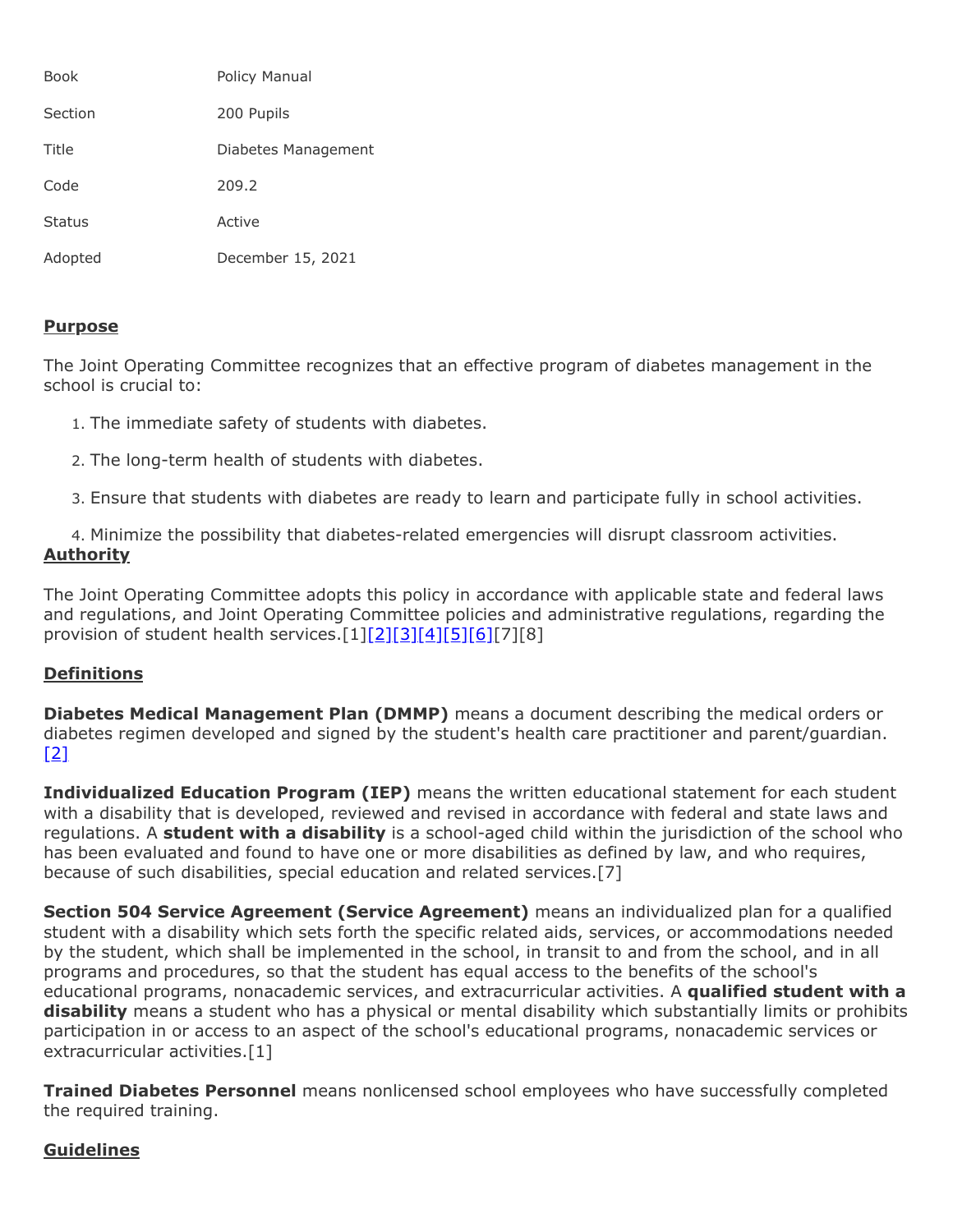Before a student can receive diabetes-related care and treatment in a school setting, the student's parent/guardian shall provide written authorization for such care and instructions from the student's health care practitioner. The written authorization may be submitted as part of a student's DMMP[.\[5\]](http://www.legis.state.pa.us/cfdocs/legis/LI/uconsCheck.cfm?txtType=HTM&yr=1949&sessInd=0&smthLwInd=0&act=14&chpt=14&sctn=14&subsctn=4)

Diabetes-related care shall be provided in a manner consistent with Joint Operating Committee policy, school procedures and individualized student plans such as an IEP, Service Agreement or DMMP.[1[\]\[3\]](http://www.legis.state.pa.us/cfdocs/legis/LI/uconsCheck.cfm?txtType=HTM&yr=1949&sessInd=0&smthLwInd=0&act=14&chpt=14&sctn=14&subsctn=5)  $[4][5][7][8]$  $[4][5][7][8]$  $[4][5][7][8]$ 

In order to maintain a student's health and safety, each student's individualized plan shall address what information will be provided to school staff and other adults who have responsibility for the student in the school setting.[1][\[5\]](http://www.legis.state.pa.us/cfdocs/legis/LI/uconsCheck.cfm?txtType=HTM&yr=1949&sessInd=0&smthLwInd=0&act=14&chpt=14&sctn=14&subsctn=4)[7][9][10]

Student health records shall be confidential and maintained in accordance with state and federal laws and regulations.  $[11][12][14]$  $[11][12][14]$ 

#### Trained Diabetes Personnel

The Emergency Medical Nurse, in consultation with the Administrative Director or designee, may identify at least one (1) school employee, who is not the Emergency Medical Nurse and who does not need to be a licensed health care practitioner, in the school building attended by a student with diabetes, to perform diabetes care and treatment for students. The identified school employee has the right to decline this role. $[4]$ 

An identified school employee who has accepted this role shall complete the training developed by the state or training offered by a licensed health care practitioner with expertise in the care and treatment of diabetes, that includes at a minimum: $[4]$ 

- 1. An overview of all types of diabetes.
- 2. Means of monitoring blood glucose.
- 3. The symptoms and treatment for blood glucose levels outside of target ranges, as well as symptoms and treatment for hypoglycemia, hyperglycemia and other potential emergencies.
- 4. Techniques on administering glucagon and insulin.
- The identified school employee shall complete such training on an annual basis.[\[4\]](http://www.legis.state.pa.us/cfdocs/legis/LI/uconsCheck.cfm?txtType=HTM&yr=1949&sessInd=0&smthLwInd=0&act=14&chpt=14&sctn=14&subsctn=3)

Upon successful completion of the required training, individual trained diabetes personnel may be designated in a student's Service Agreement or IEP to administer diabetes medications, use monitoring equipment and provide other diabetes care. $[4]$ 

If the diabetes-related care provided to a particular student by trained diabetes personnel will include administration of diabetes medication via injection or infusion, the Joint Operating Committee shall require the following: $[4]$ 

1. The parent/guardian and the student's health care practitioner must provide written authorization for such administration; and

2. The trained diabetes personnel must receive annual training for such administration from a licensed health care practitioner with expertise in the care and treatment of diabetes. Training of Other Personnel

School employees, including classroom teachers, lunchroom staff, coaches and bus drivers, shall receive annual diabetes care training appropriate to their responsibilities for students with diabetes.

Student Possession and Use of Diabetes Medication and Monitoring Equipment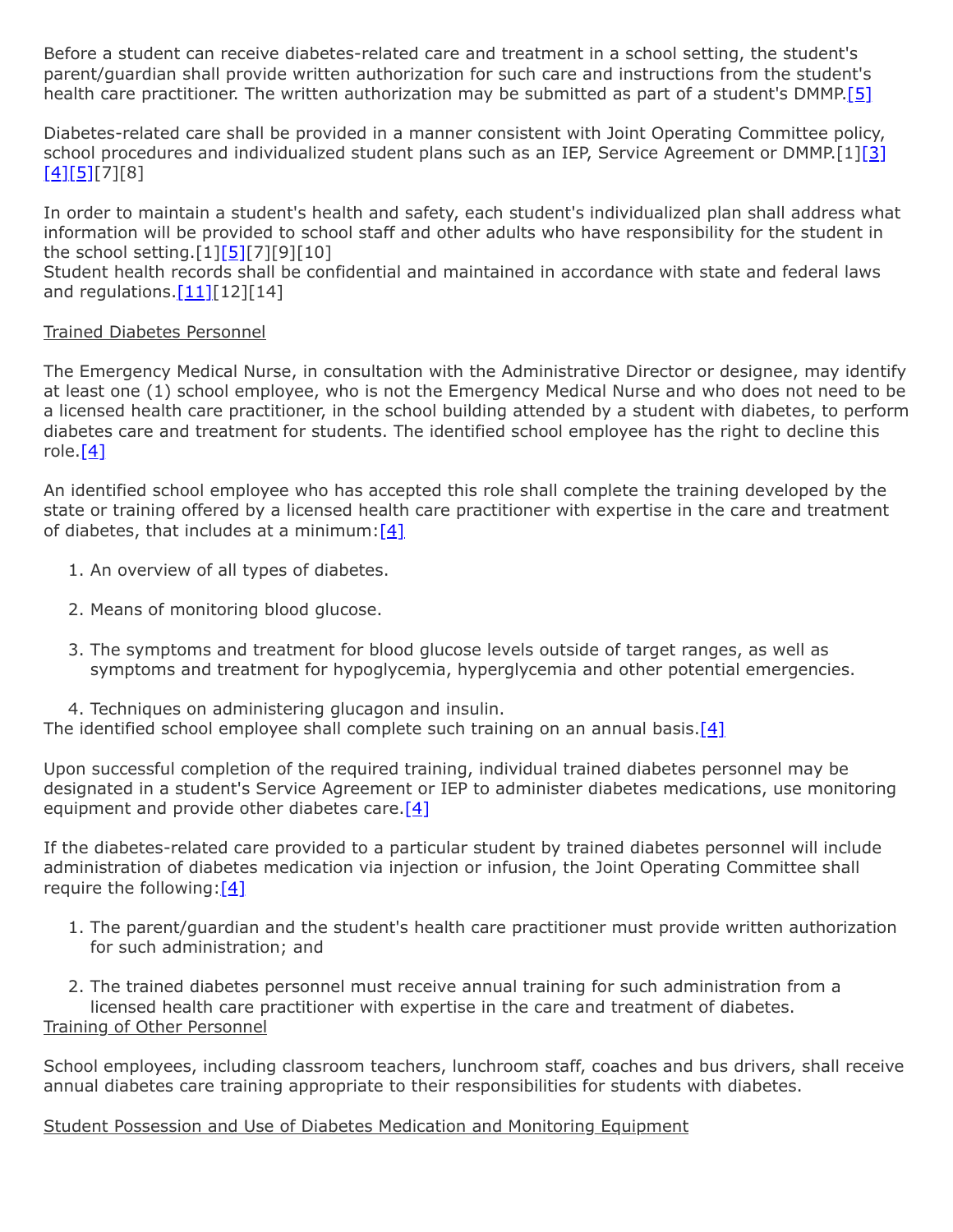Prior to student possession or use of diabetes medication and monitoring equipment, the Joint Operating Committee shall require the following:[\[3\]](http://www.legis.state.pa.us/cfdocs/legis/LI/uconsCheck.cfm?txtType=HTM&yr=1949&sessInd=0&smthLwInd=0&act=14&chpt=14&sctn=14&subsctn=5)[\[14\]](http://pacodeandbulletin.gov/Display/pacode?file=/secure/pacode/data/022/chapter12/s12.41.html&d=reduce)

- 1. The written request from the parent/guardian that the school comply with the instructions of the student's health care practitioner. The request from the parent/guardian shall include a statement relieving the school and its employees of responsibility for the prescribed medication or monitoring equipment and acknowledging that the school is not responsible for ensuring that the medication is taken or the monitoring equipment is used.
- 2. A written statement from the student's health care practitioner that provides:
	- a. Name of the drug.
	- b. Prescribed dosage.
	- c. Times when medication is to be taken.
	- d. Times when monitoring equipment is to be used.
	- e. Length of time medication and monitoring equipment is prescribed.
	- f. Diagnosis or reason medication and monitoring equipment is needed.
	- g. Potential serious reactions to medication that may occur.
	- h. Emergency response.
	- i. Whether the child is competent and able to self-administer the medication or monitoring equipment and to practice proper safety precautions.
- 3. A written acknowledgement from the Emergency Medical Nurse that the student has demonstrated that s/he is capable of self-administration of the medication and use of the monitoring equipment.
- 4. A written acknowledgement from the student that s/he has received instruction from the student's health care practitioner on proper safety precautions for the handling and disposal of the medications and monitoring equipment, including acknowledgement that the student will not allow other students to have access to the medication and monitoring equipment and that s/he understands appropriate safeguards.

The written request for student possession and use of diabetes medication and monitoring equipment shall be reviewed annually, along with the required written statements from the parent/guardian and the student's health care practitioner. If there is a change in the student's prescribed care plan, level of selfmanagement or school circumstances during the school year, the parent/guardian and the student's health care practitioner shall update the written statements.

Students shall be prohibited from sharing, giving, selling and using diabetes medication and monitoring equipment in any manner other than which it is prescribed during school hours, at any time while on school property, at any school-sponsored activity and during the time spent traveling to and from the school and school-sponsored activities. Violations of this policy, provisions of a Service Agreement or IEP, or demonstration of unwillingness or inability to safeguard the medication and monitoring equipment may result in loss of privilege to self-carry the diabetes medication and monitoring equipment, and may result in disciplinary action in accordance with Joint Operating Committee policy and applicable procedural safeguards.[1][\[3\]](http://www.legis.state.pa.us/cfdocs/legis/LI/uconsCheck.cfm?txtType=HTM&yr=1949&sessInd=0&smthLwInd=0&act=14&chpt=14&sctn=14&subsctn=5)[9][15][16]

If the school prohibits a student from possessing and self-administering diabetes medication and operating monitoring equipment, or if a student is not capable of self-administering diabetes medication or operating monitoring equipment, the school shall ensure that the diabetes medication and monitoring equipment is appropriately stored in a readily accessible location in the student's building. The